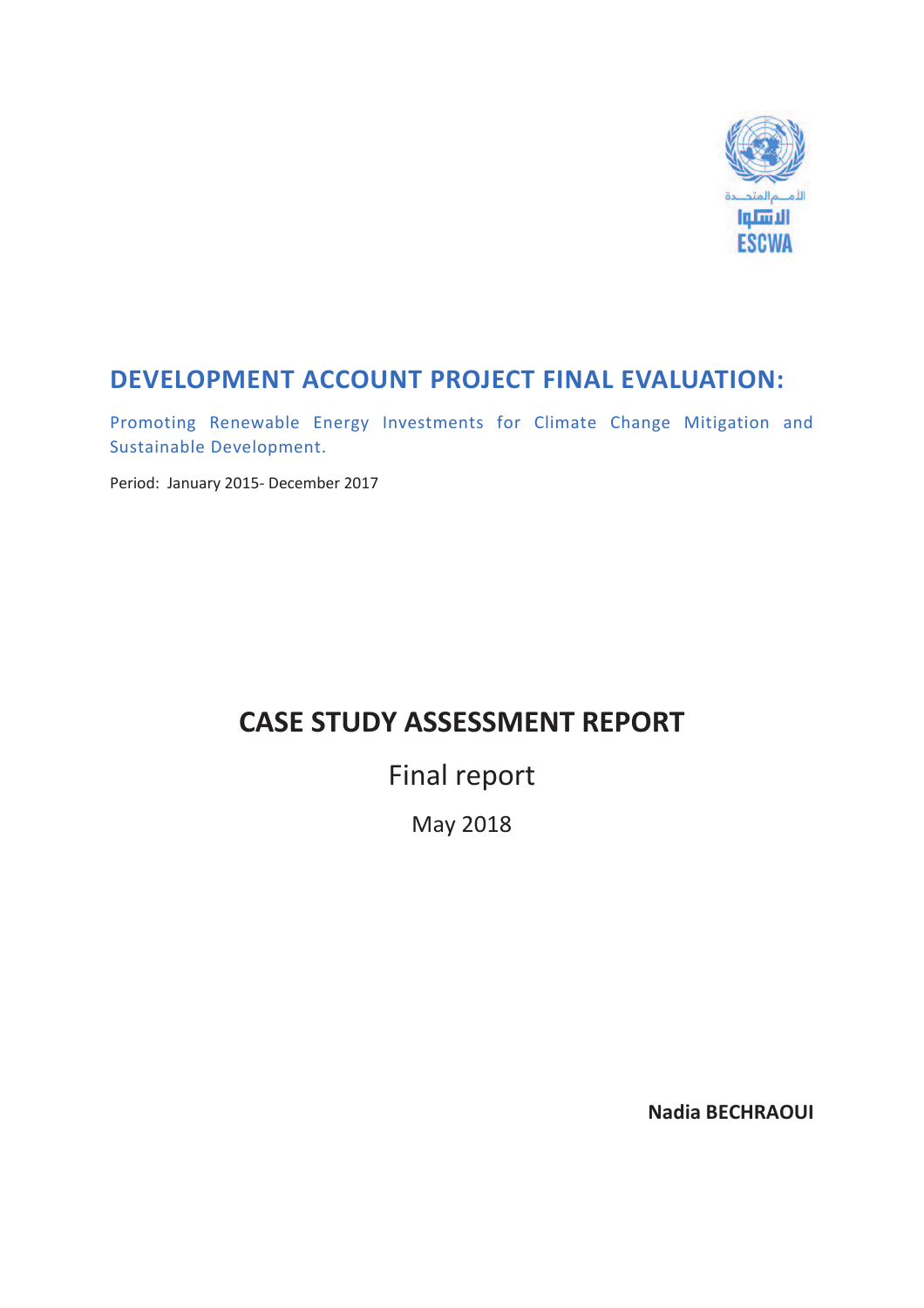### EXECUTIVE SUMMARY

This is the final report of the assessment of the DA project on "Promoting Renewable Energy Investments for Climate Change Mitigation and Sustainable Development" implemented by United Nations Economic and Social Commission for Western Asia (ESCWA) in collaboration with United Nations Economic Commission for Europe (ECE). In terms of budget, 41% of the \$632,000 of the project budget was directly managed by ECE.

This evaluation, commissioned by ESCWA to an independent international evaluator, covers the entire lifetime of the project from January 2015 to December 2017 and focuses on knowledge production, the engagement of stakeholders and partnerships and strategy (visioning and planning for policy influence).

The evaluation mainly assessed ESCWA's performance across the three DAC criteria of relevance, effectiveness and sustainability, based on a set of specific questions defined in the TORs intended to guide the evaluation exercise. ECE's performance was reflected from the global perspective of the project and to the extent that it had an impact on the overall activities and member countries.

The findings are based on an in-depth review of all the literature related to the project, key informant interviews (13 respondents of which 4 females) over telephone/skype and face-to-face meetings in the three countries visited (Jordan, Lebanon, and Tunisia), and during the participation of the Evaluator to the project closing workshop that took place in Beirut 13-14 December 2017. Methods of analysis included a reconstructed theory of change to underline the project strategy to contribute to the transformational changes expected at various levels, ESCWA's contribution analysis to the project objective and the use of evaluation questions. The draft report was submitted to ESCWA for review and feedback. Comments received were incorporated in this final version.

### Conclusions

The project is found to be highly relevant to the needs of both the ESCWA and ECE regions, both at the regional and national levels. It fits into the 2030 Agenda for sustainable development as well as into ESCWA's mandate to promote integrated natural resources management for sustainable development in its member countries and ECE's mandate to improve access to affordable and clean energy for all and to help reduce greenhouse gas emissions and the carbon footprint of the energy sector in the region. It also builds upon work previously done by ESCWA in relation to energy issues.

The project effectiveness is found satisfactory because, at its completion date, most of its expected outputs had been produced: a series of high quality and of international-standard knowledge products and tools were made available to member countries, the project enabled stakeholders to learn from each other and to share knowledge within the region and with ECE countries, and feasibility studies were prepared for renewable energy projects. At the same time, the project business plans are not yet available nor their financing. Seeking financing for the projects was not part of the project design, however, the evaluator considers that it should have been addressed well in advance before the project closure to ensure sustainability of results. In addition, at the time of the project evaluation, no evidence was yet available of policies and measures having been adopted by any of the member countries concerned to improve opportunities for banks and commercial companies to invest in renewable energy projects through the development of new financing mechanisms.

The project has successfully planted the seeds for the promotion of renewable energy investments in both regions. It has borne fruit with regard to building the capacities of the various stakeholders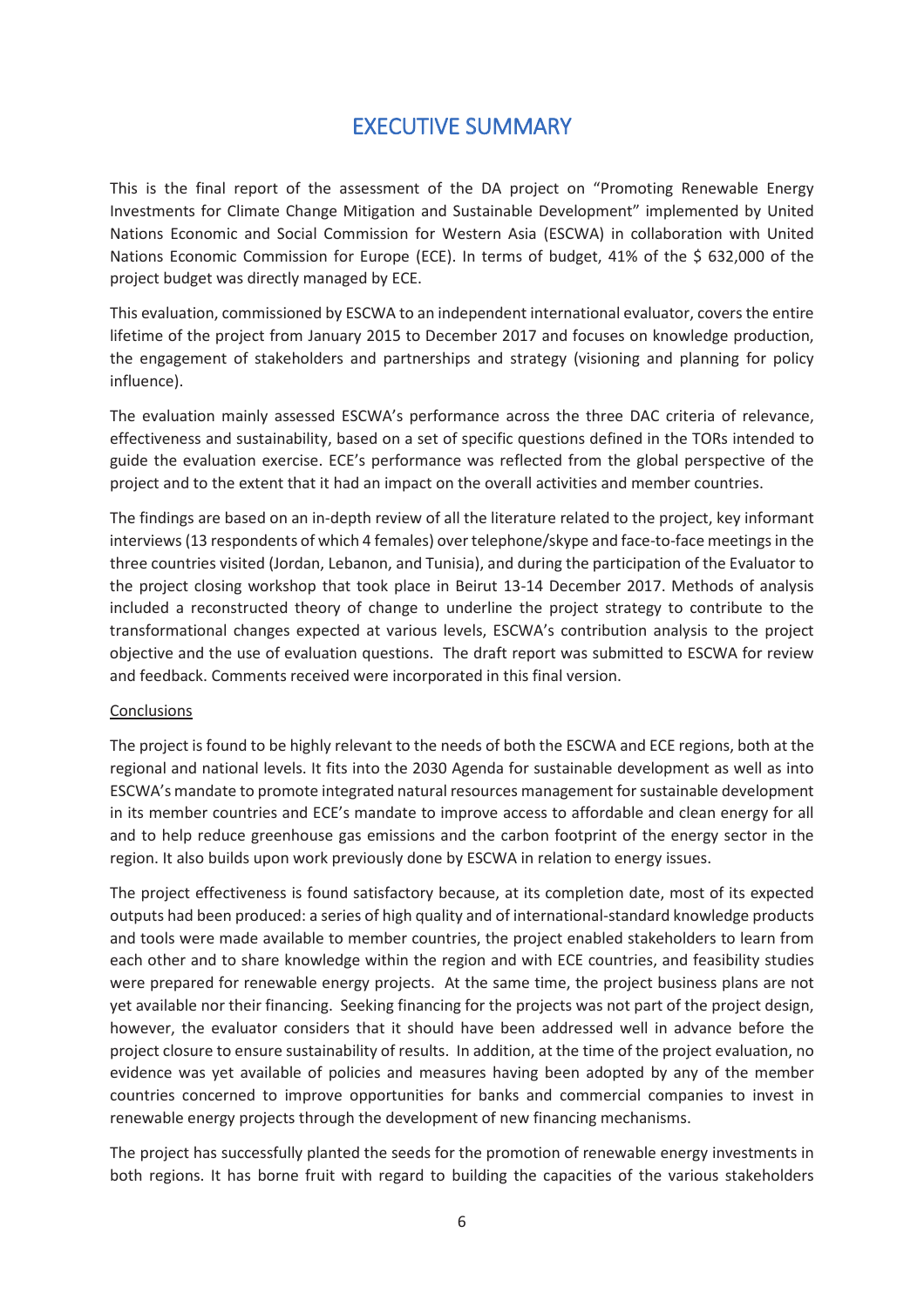involved in the field of renewable energy but the second stage of its objective, that is "to attract investments in renewable energy projects", is yet to be addressed.

The project tends to be of a technical nature, which could explain why its design appears to be gender and human-rights blind. Some attempts were made to select pilot initiatives that would benefit the population, and women in particular, and to include sex-disaggregated data on women participation in its progress reports.

The project is found to be moderately sustainable due to the weaknesses that remain at the policy level. These have yet to be addressed in some of the countries concerned and this is due, in particular, to the absence of follow-up in the implementation of the recommendations that emanated from the case studies and from the expert debates. Another factor, which is the matter of the financial constraints faced by the majority of the project developers, potentially preventing the implementation of the renewable energy projects, could be used as a showcase to convince the decision-makers to proceed with putting in place a renewable energy investment-friendly environment.

The project impact or likely impact is difficult to assess due to the fact that the project was only recently completed. Its main focus was on capacity building, which is, by definition, an intermediate state, necessary but not sufficient to produce impacts. In addition, the number of individuals involved were too limited to generate changes at either the national or the regional level. Had there been successful results in the field, these would have been helpful to advocate and push for policy decision-making, and to follow-up on the implementation of the recommendations from the policy case-studies produced during the project. In the case of Sudan, some early positive signs can already be observed where the project has generated successful and promising results. The impact will be possible if the dynamics generated by the project are allowed to carry on and if the remaining obstacles are removed.

Finally, a good project design and approach, a good ownership, especially by the project developers and good cooperation between the two commissions and with other regional partners have been factors that positively influenced the project performance. The development of more relevant indicators and a proper monitoring system would have helped to further strengthen the project management.

### **Key recommendations:**

At the strategic level:

- 1. ESCWA should explore at the earliest possible opportunity alternative options for a follow up project to build on the momentum created by the project through the high-quality tools and technical support provided to the different member countries to develop policies that promote renewable energy investments and make it possible to achieve the remaining tasks (such as the verification and confirmation of the technical details of the feasibility studies for the renewable energy projects, and the preparation of the business plans and of the grant applications) and to consolidate the results that have already been achieved (follow-up on the implementation of the policy recommendations, support for the identification and mobilization of sources of funding, and the training of trainers at the institutional level to build the necessary critical mass which will generate changes in terms of capacity building at the country level).
- 2. Given the heterogeneity of the Arab region in terms of level of development and resources endowment of its member countries, ESCWA should continue, for its future projects, to adopt the approach followed by the project that is to consider the various situations of the countries